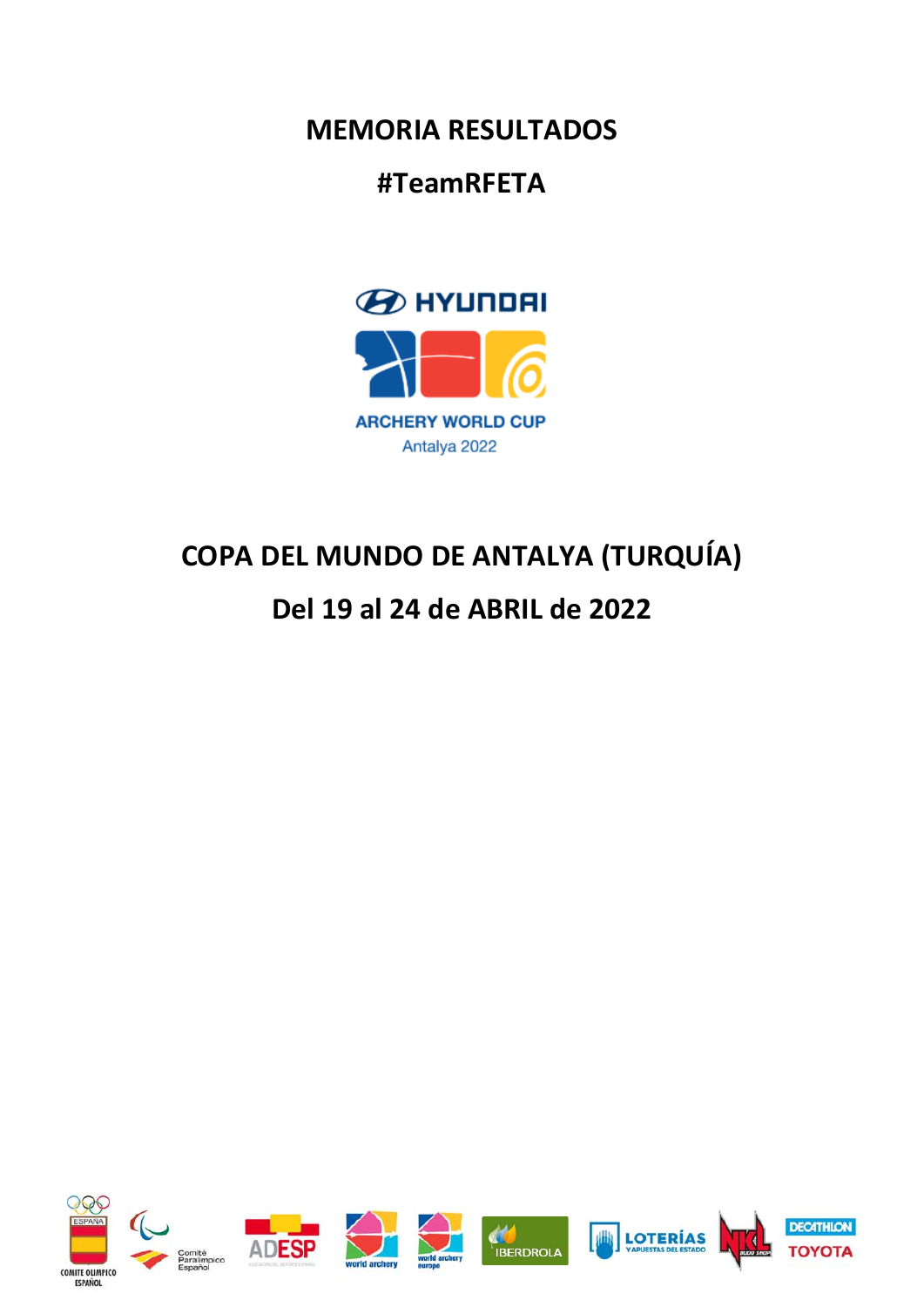| Home                       | New data available |                   |   |  |
|----------------------------|--------------------|-------------------|---|--|
| Participants               |                    |                   |   |  |
| <b>Qualification Round</b> |                    | $\vee$ Statistics | v |  |
| Matches                    |                    | $\vee$ Final Rank |   |  |
|                            | $ -$               |                   |   |  |

## Player's Info | Kiosk | ESP - Spain

|                                                 |                                   |                                        |                                                                                              | <b>Final Rank</b>                                                           |           |                      |                                                   |          |                |     |                       |
|-------------------------------------------------|-----------------------------------|----------------------------------------|----------------------------------------------------------------------------------------------|-----------------------------------------------------------------------------|-----------|----------------------|---------------------------------------------------|----------|----------------|-----|-----------------------|
|                                                 | Event                             | Rank                                   | <b>Athlete</b>                                                                               | <b>RR</b><br><b>Score/Rank</b>                                              |           |                      | 1/64 1/32 1/16 1/8                                |          | 1/4            | 1/2 | Gold<br><b>Bronze</b> |
|                                                 | <b>Individual Recurve Men</b>     | 1                                      | <b>ALVARINO GARCIA</b><br><b>Miguel</b>                                                      | 673/2                                                                       | -Bye- $7$ |                      | 6                                                 | 6<br>- 7 |                | 6   | 6                     |
|                                                 | <b>Individual Recurve Men</b>     | 17                                     | <b>ACHA Pablo</b>                                                                            | 653/41                                                                      | 6         | 6                    | 2                                                 |          |                |     |                       |
|                                                 | <b>Individual Recurve Men</b>     | 33                                     | <b>SANCHEZ ANTOKU</b><br><b>Ken</b>                                                          | 657/31                                                                      | 7         | $\overline{2}$       |                                                   |          |                |     |                       |
|                                                 | <b>Individual Recurve Men</b>     | 65                                     | <b>CASTRO Daniel</b>                                                                         | 650/52                                                                      | 4         |                      |                                                   |          |                |     |                       |
| <b>Individual</b>                               | <b>Recurve</b><br>Women           | 17                                     | <b>CANALES Elia</b>                                                                          | 639/18                                                                      |           | 6                    | 4                                                 |          |                |     |                       |
| <b>Individual</b>                               | <b>Recurve</b><br>Women           | 17                                     | <b>CEBRIAN Sandra</b>                                                                        | 623/46                                                                      |           | 6                    | 0                                                 |          |                |     |                       |
| <b>Individual</b>                               | <u>Recurve</u><br>Women           | 33                                     | <b>FERNANDEZ</b><br><b>INFANTE Leyre</b>                                                     | 632/35                                                                      |           | 2                    |                                                   |          |                |     |                       |
| <b>Individual</b>                               | Recurve<br>Women                  | 68                                     | <b>UNAMUNZAGA</b><br><b>ALTUNA Irati</b>                                                     | 608/68                                                                      |           |                      |                                                   |          |                |     |                       |
|                                                 | <b>Individual Compound Men 82</b> |                                        | <b>LINARES Gonzalo</b>                                                                       | 666/82                                                                      |           |                      |                                                   |          |                |     |                       |
| Individual                                      | Compound<br>Women                 | 17                                     | <b>MUÑOZ Andrea</b>                                                                          | 676/28                                                                      |           | 143 143              |                                                   |          |                |     |                       |
| <b>Teams</b>                                    | <b>Recurve Men</b><br><u>Team</u> | 9                                      | <b>ACHA Pablo</b><br><b>ALVARINO GARCIA</b><br><b>Miquel</b><br><b>SANCHEZ ANTOKU</b><br>Ken | 1983/8                                                                      |           |                      | $-Bye-0$                                          |          |                |     |                       |
| <b>Teams</b>                                    | Recurve<br><b>Women Team</b>      | 7                                      | <b>CANALES Elia</b><br><b>CEBRIAN Sandra</b><br><b>FERNANDEZ</b><br><b>INFANTE Leyre</b>     | 1894/9                                                                      |           |                      | $-Bye-6$                                          |          | (155)0         |     |                       |
| <b>Teams</b>                                    | <b>Recurve Mixed</b><br>Team      | 4                                      | <b>CANALES Elia</b><br><b>ALVARINO GARCIA 1312/8</b><br><b>Miguel</b>                        |                                                                             |           |                      | -Bye- 5                                           |          | 5              | 3   | - 3                   |
| <b>Teams</b>                                    | Compound<br><b>Mixed Team</b>     | 17                                     | <b>MUÑOZ Andrea</b><br><b>LINARES Gonzalo</b>                                                | 1342/20                                                                     |           |                      | 154                                               |          |                |     |                       |
|                                                 |                                   |                                        | <b>Individual Elim. &amp; Final Rounds</b>                                                   |                                                                             |           |                      |                                                   |          |                |     |                       |
|                                                 |                                   |                                        |                                                                                              | <b>Recurve Men</b>                                                          |           |                      |                                                   |          |                |     |                       |
| <b>Phase</b><br><b>Athlete</b>                  |                                   |                                        | <u> 7 2022-04-24 13:03:09 UTC</u><br><b>Score</b>                                            |                                                                             |           | <b>Athlete</b>       |                                                   |          |                |     |                       |
| Gold                                            | <b>AUS - Australia Ryan</b>       | #5TYACK                                | (27, 27, 28)                                                                                 | <u>6</u><br>(29, 28, 29)                                                    |           |                      | <b>ALVARINO</b><br><b>GARCIA</b>                  | #2       | Spain - ESP    |     |                       |
|                                                 |                                   |                                        |                                                                                              |                                                                             |           |                      | <b>Miguel</b>                                     |          |                |     |                       |
| <b>Recurve Men</b><br>因 2022-04-24 13:03:09 UTC |                                   |                                        |                                                                                              |                                                                             |           |                      |                                                   |          |                |     |                       |
| <b>Phase</b>                                    |                                   | <b>Athlete</b>                         |                                                                                              | <b>Score</b>                                                                |           |                      |                                                   |          | <b>Athlete</b> |     |                       |
| 1/2                                             | <b>■ USA - USA</b>                | #3ELLISON<br><b>Brady</b>              | 57.9                                                                                         | 6 T. 10<br><b>29</b> , 28, 27, <b>29</b> , 29) (28, <b>30, 29</b> , 27, 29) |           |                      | ALVARINO<br><b>GARCIA</b><br><b>Miguel</b>        | #2       | Spain - ESP    |     |                       |
| 1/4                                             | <b>BEL</b> - Belgium              | #26DE<br>SMEDT<br>Jarno                |                                                                                              | 7<br>(27. 27. 29, 27, 27) (27, 29, 27, 28, 30)                              |           |                      | <b>ALVARINO</b><br><b>GARCIA</b><br><b>Miguel</b> | # 2      | Spain - ESP    |     |                       |
| 1/8                                             | <b>PUR - Puerto</b><br>Rico       | #50MUÑOZ<br><b>Adrian</b>              | 4                                                                                            | 6<br>(28, 28, 25, 30, 27) (30, 27, 29, 29, 28)                              |           |                      | <b>ALVARINO</b><br><b>GARCIA</b><br><b>Miguel</b> | #2       | Spain - ESP    |     |                       |
| 1/16                                            | <b>TUR - Turkey</b>               | #9GAZOZ<br><b>Mete</b>                 | 6<br>(29, 28, 28, 30)                                                                        | $\overline{2}$<br>(27, 27, 29, 27)                                          |           | <b>ACHA</b><br>Pablo |                                                   | #41      | Spain - ESP    |     |                       |
| 1/16                                            | FIN - Finland                     | #34<br><b>VIKSTROM</b><br><b>Antti</b> | $\overline{2}$<br>(30, 25, 27, 25)                                                           | 6<br>(29, 27, 30, 29)                                                       |           |                      | <b>ALVARINO</b><br><b>GARCIA</b>                  | # 2      | Spain - ESP    |     |                       |

 $\frac{4}{4}$  41**ACHA 6** 4  $\frac{4}{4}$ 

4

(28, 27, **28**[, 28, 27\)](https://info.ianseo.net/Finals/brackets.php?type=0&Event=RM&Match=74)

(28, **29**[, 26, 28,](https://info.ianseo.net/Finals/brackets.php?type=0&Event=RM&Match=74) **29**)

**Miguel**

[CHIRAULT](https://info.ianseo.net/Search/Info.php?Id=217138) Thomas

**Antti** 

#41**[ACHA](https://info.ianseo.net/Search/Info.php?Id=217158) Pablo**

[1/32](https://info.ianseo.net/Finals/brackets.php?type=0&Phase=32&Event=RM) **ESP - [Spain](https://info.ianseo.net/Search/InfoTeam.php?Id=27466)** 

[France](https://info.ianseo.net/Search/InfoTeam.php?Id=27469) - FRA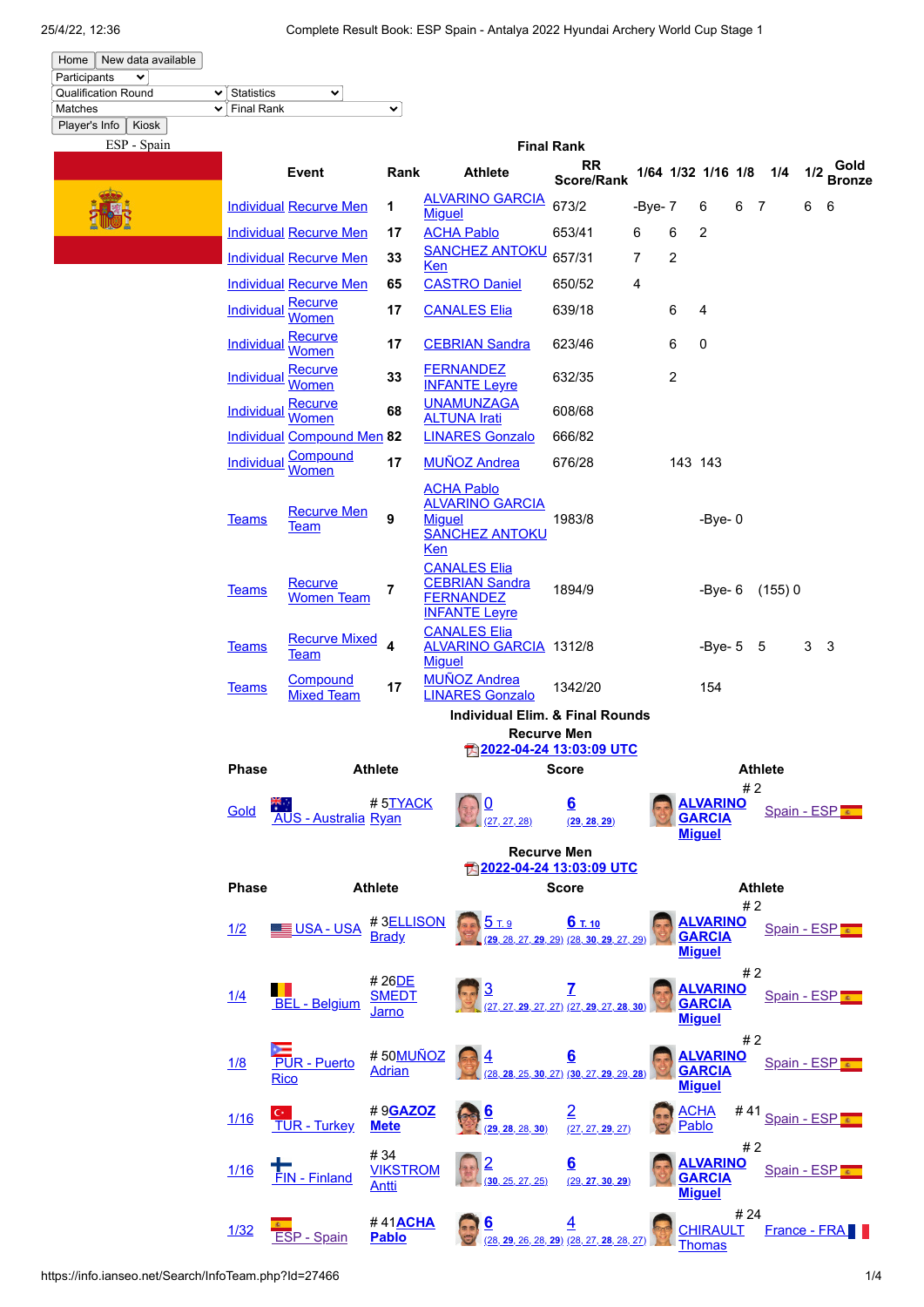25/4/22, 12:36 Complete Result Book: ESP Spain - Antalya 2022 Hyundai Archery World Cup Stage 1

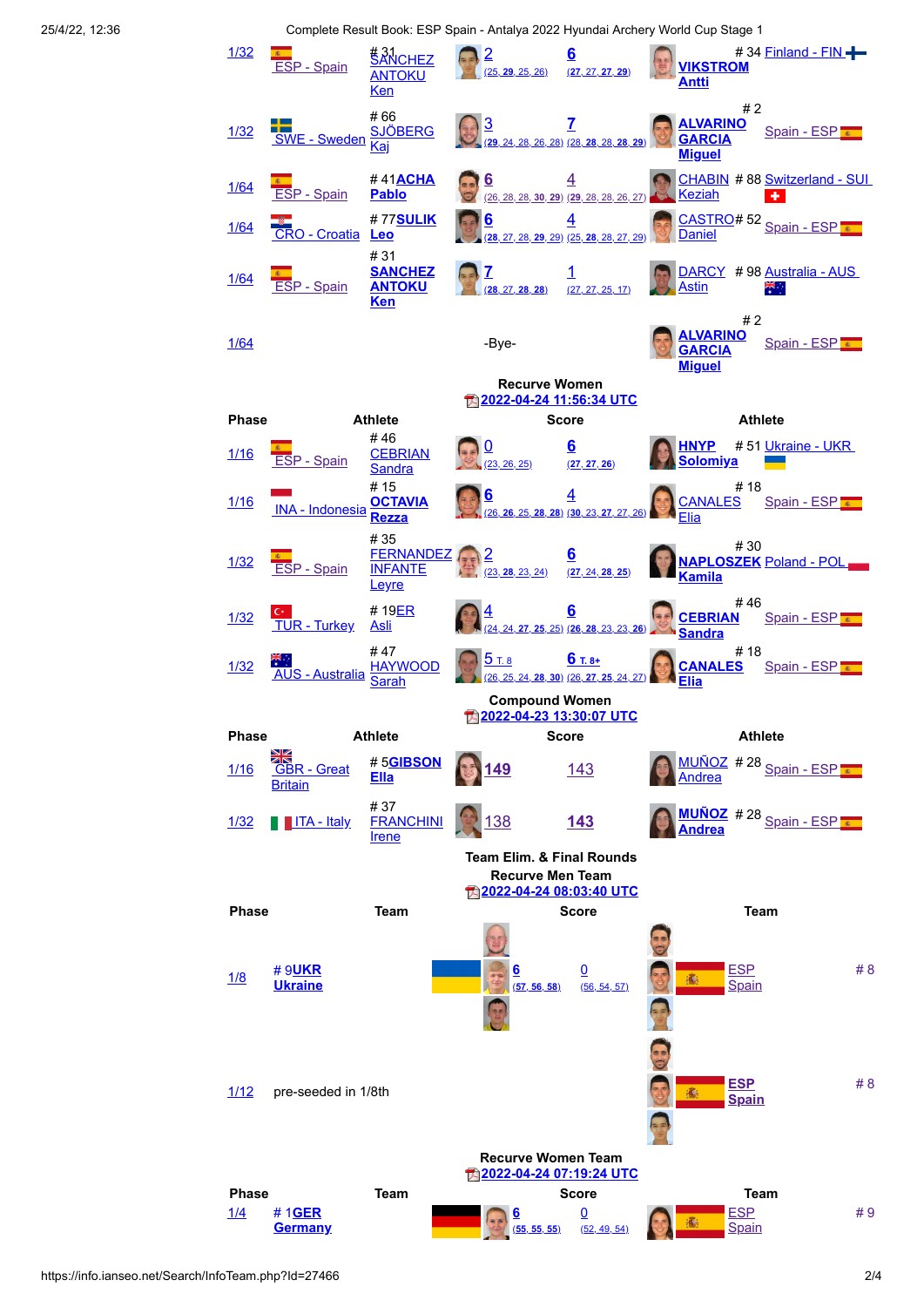25/4/22, 12:36 Complete Result Book: ESP Spain - Antalya 2022 Hyundai Archery World Cup Stage 1



https://info.ianseo.net/Search/InfoTeam.php?Id=27466 3/4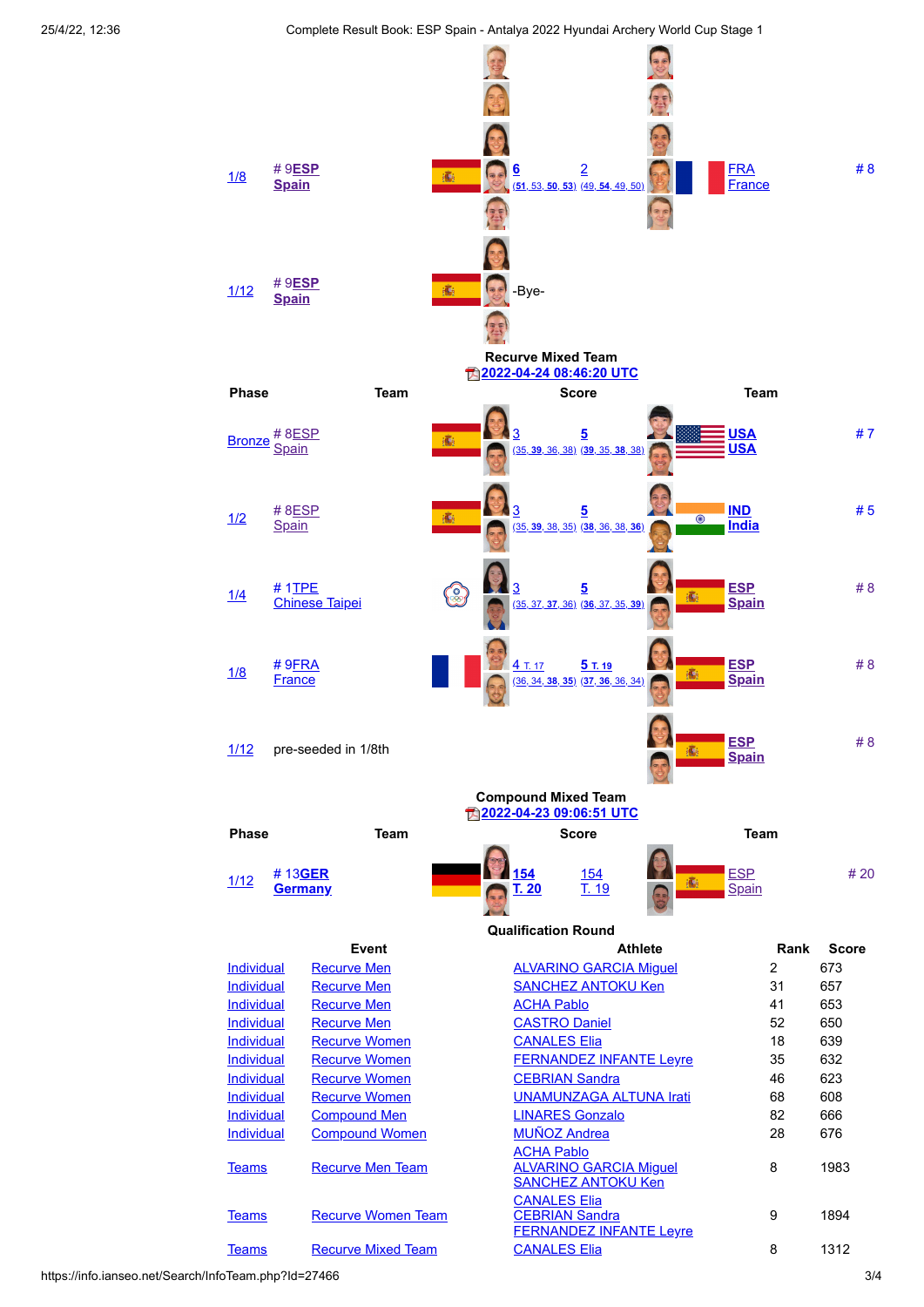|       |                            | <b>ALVARINO GARCIA Miquel</b>                 |    |      |
|-------|----------------------------|-----------------------------------------------|----|------|
| Teams | <b>Compound Mixed Team</b> | <b>MUÑOZ Andrea</b><br><b>LINARES Gonzalo</b> | 20 | 1342 |

**[Back](javascript:history.back())**